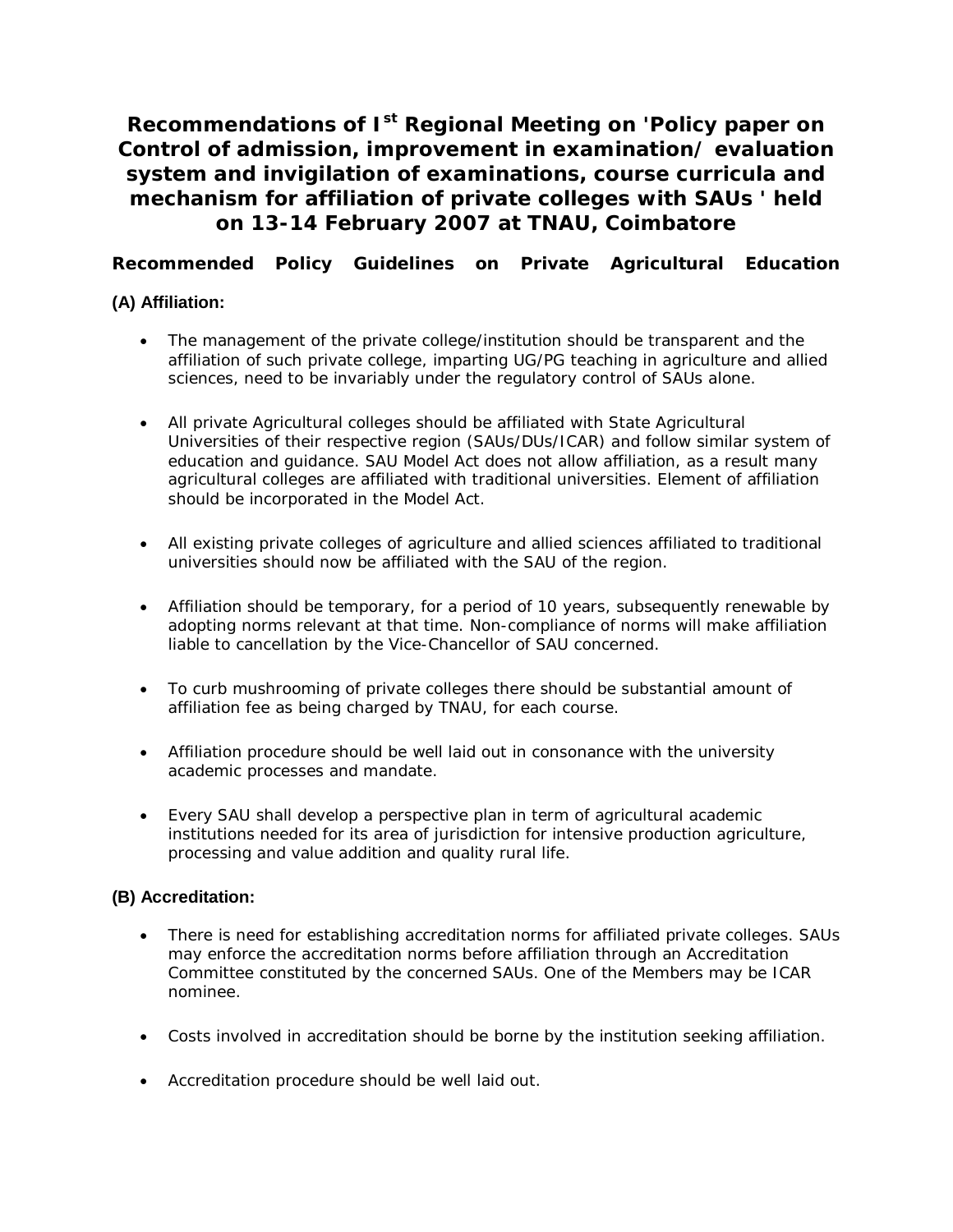- Establishment of a private college or a new programme in already affiliated college should be opened with prior approval of the SAU concerned. College seeking accreditation/affiliation should have minimum 20 ha cultivable land of which 10 ha should be available for agricultural experimentation.
- Accredited private colleges should be eligible for financial assistance from ICAR.

## **(C) Admission**

- The admission procedure to various courses of both constituent as well as affiliated private colleges need to be in accordance with the practice in vogue in the SAUs to which the college is affiliated.
- Annual induction to a private college should include 50% of the seats to be admitted common entrance mechanism of the SAU and remaining 50% may be filled by college on merit basis.
- 15% of the total seats in the private colleges may be filled by the Management body of the college.
- There should be a merit quota of 15% seats having same fee structure as that of SAU.5. The intake capacity should commensurate with the facilities available with the college but subject to a maximum of 64 in a UG programme.

#### **(D) Academic Standards:**

- Affiliated college should recruit/employ qualified competent teachers for which the pay structure shall be similar as prevalent in SAU.
- The minimum qualification for appointment of teachers in the affiliated private colleges should be Masters' degree with NET, giving preference to candidates with doctorate degree.
- The college management committee should include Dean and concerned Director Resident Instruction or nominee of the Vice-Chancellor as members.
- The teachers at affiliated colleges should have opportunities for training, participation in seminar and symposia.
- Before accreditation/affiliation it must be ensured that the institution has prescribed laboratories, library and other instructional infrastructure.
- Preference should be given to active young teachers in recruitment of teachers. However, retired teachers may be hired on short term basis.
- Affiliated colleges should have logical institutional framework with departments headed by professor/Associate Professor.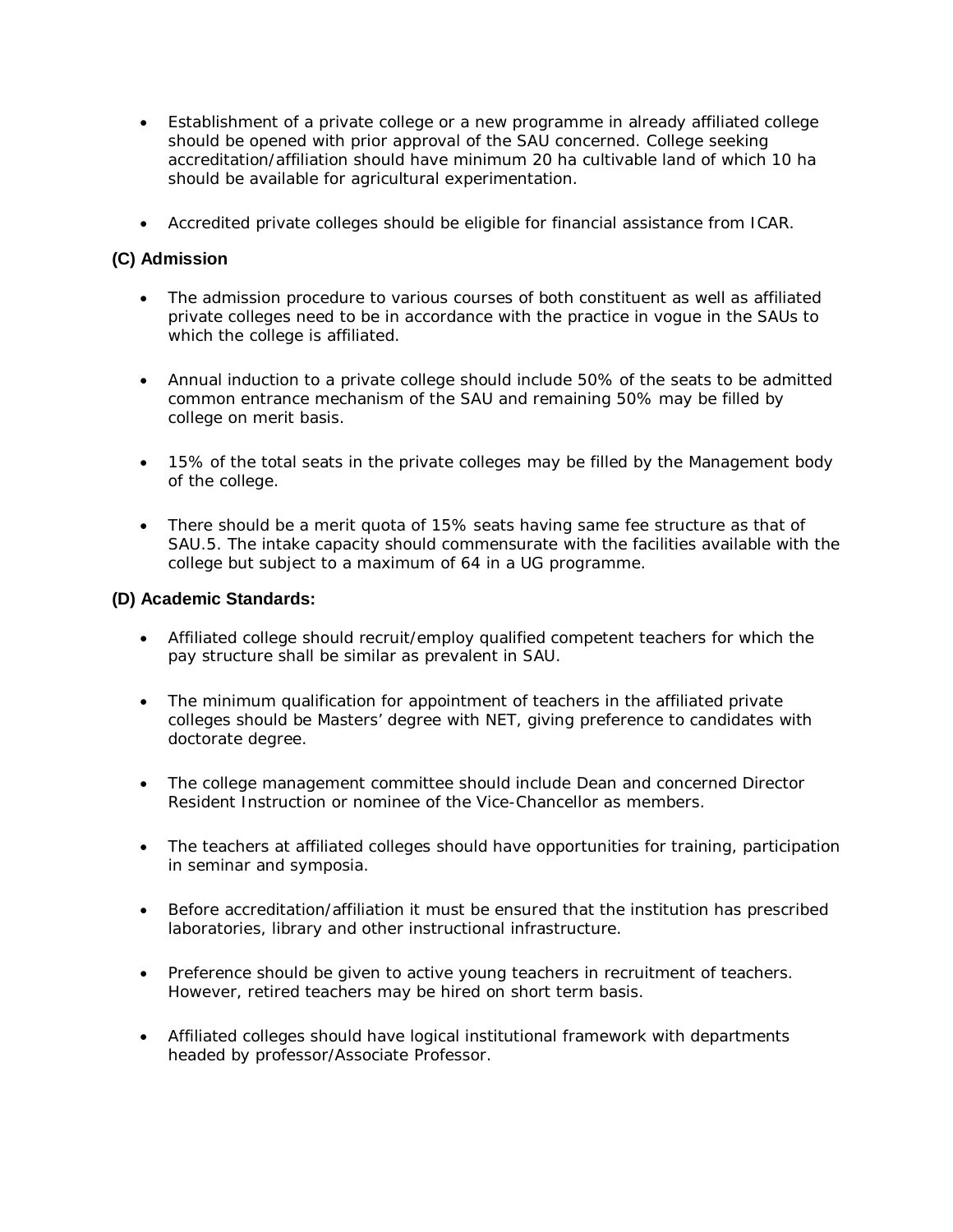## **(E) Regulation on Resident Instruction:**

- Resident Instruction Rules and procedures/Academic regulations of the SAU concerned
- Periodic monitoring of the academic programmes and its delivery should be undertaken by SAU concerned.
- Where number of Affiliated colleges justify there may be a Controller of Examination at SAU for systematized examination and evaluation.

### **(F) Course Curriculum:**

- Course curriculum and academic regulations at affiliated colleges should be same as following by the SAUs for their constituent colleges.
- To have uniformity in agricultural education, semester system of teaching should be mandatory.
- Attendance of the students in affiliated colleges should be the same as prescribed in SAU.
- Affiliated colleges should have the extracurricular activities for overall development of the students such as Commercial Agriculture, NSS, NCC, study tours etc.
- The PG programme should invariably include thesis dissertation as being followed in SAUs.

#### **(G) Examination/Evaluation and Invigilation:**

- The academic calendar of the Affiliated College academic calendar including registration and examination schedules should be the same as that of the SAU.
- Examination, invigilation, evaluation and award of the transcript and degree/certificate etc. Should rest entirely with SAU.
- For promoting active participation of the student in learning processes, evaluation should have internal marks, at least 40%.4. The setup of the question papers should include objective, short note and descriptive type questions covering the entire syllabus with limited optional/choice
- In order to curb unfair means there should be a Chief Invigilator(s) to supervise the conduct of examination, appointed by the SAU.
- Answer books for evaluation should be coded, forwarded and confidentiality ascertained.
- Supplementary examinations should be done away with.